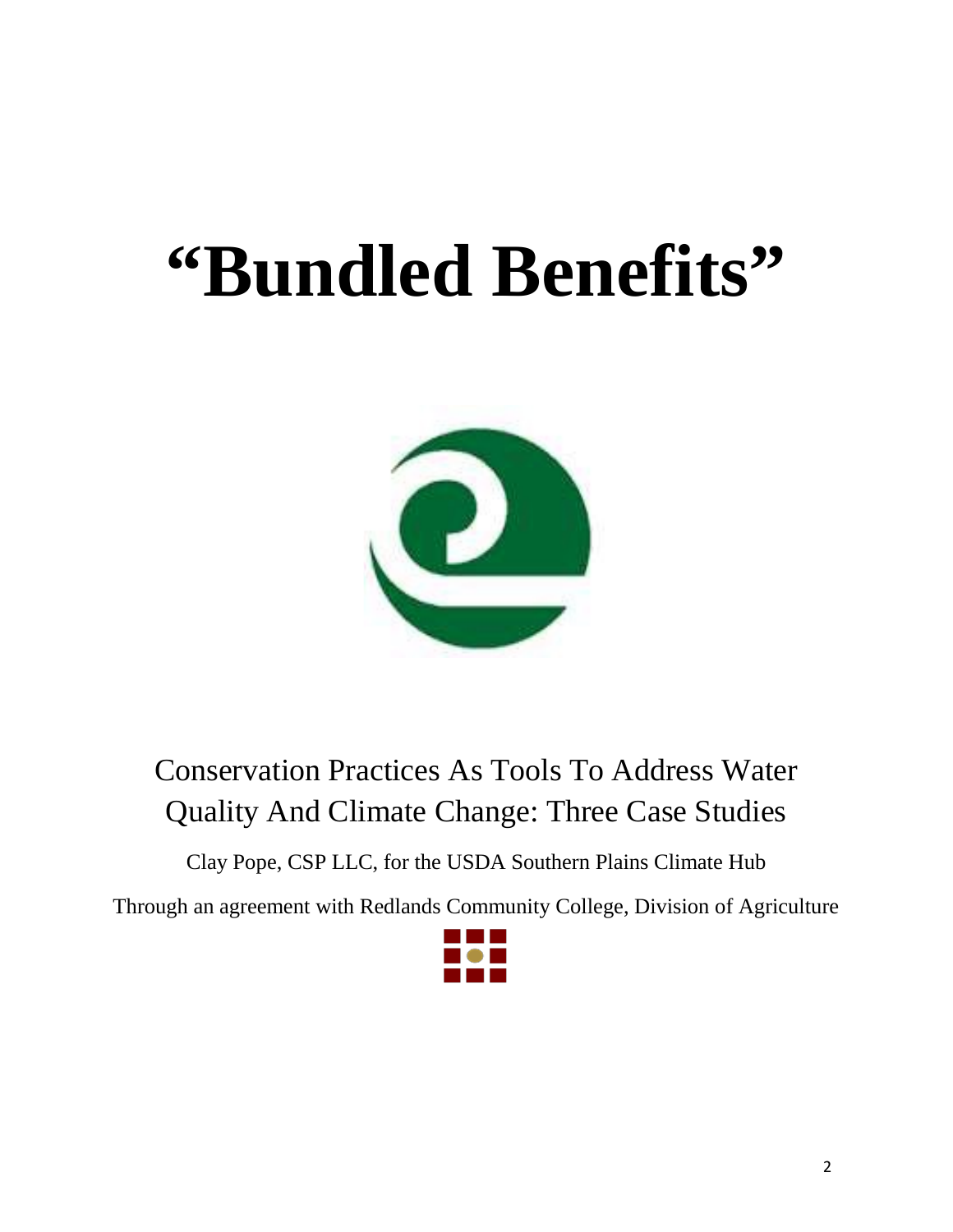# **Summary**

The Federal Government of the United States has invested billions of dollars in conservation practices on privately owned working lands since the initialresponse to the Dust Bowl of the 1930's. Often these efforts have focused on the control of soil erosion from farm and ranch land in an effort to maintain a productive agricultural base into the future. Starting with the efforts of the U.S. Department of Agriculture's (USDA) Soil Conservation Service (now the Natural Resources Conservation Service, NRCS) and continuing through the efforts of numerous other agencies such as the Farm Services Agency (FSA), the Environmental Protection Agency (EPA), and the U.S. Fish and Wildlife Service (USFWS), our Nation has assisted farmers, ranchers, and forest landowners with the implementation of conservation practices designed to continue the production of food and fiber while protecting our natural resource base.

These programs have shown varying degrees of success, with some of the best results unfortunately not widely known. The slowing and eventual reversal of the desertification that was underway in the Southern Plains of the United States during the 1930's is a prime example of an outstanding achievement that has been generated through these efforts. The continued reduction in erosion rates and the resulting gradual improvement of water quality have both been shown to be possible through the administration of voluntary, locally led conservation work with financial and technical assistance provided by the Federal Government. What rarely has been documented, however, is the ability of practices often implemented to address a specific problem (soil erosion) having the corresponding result of generating additional, co-benefits (controlling run-off, therefore improving water quality). This has been especially true when considering the potential positive impact that these practices can have on climate change through carbon sequestration and avoided emissions.

What follows in this report is a series of three case studies that attempt to highlight the dual benefits of improved water quality and reduced greenhouse gas levels in the atmosphere that can result from the implementation of conservation practices on working lands. It should be noted that the practices utilized in the subwatersheds described in these studies were almost exclusively installed utilizing Farm Bill conservation title programs such as the Environmental Quality Incentives Program (EQIP) and the Conservation Stewardship Program (CSP), and were not implemented as part of a focused water quality initiative.

In Oklahoma, the nonpoint source pollution technical-lead agency, the Oklahoma Conservation Commission (OCC), uses a small watershed monitoring system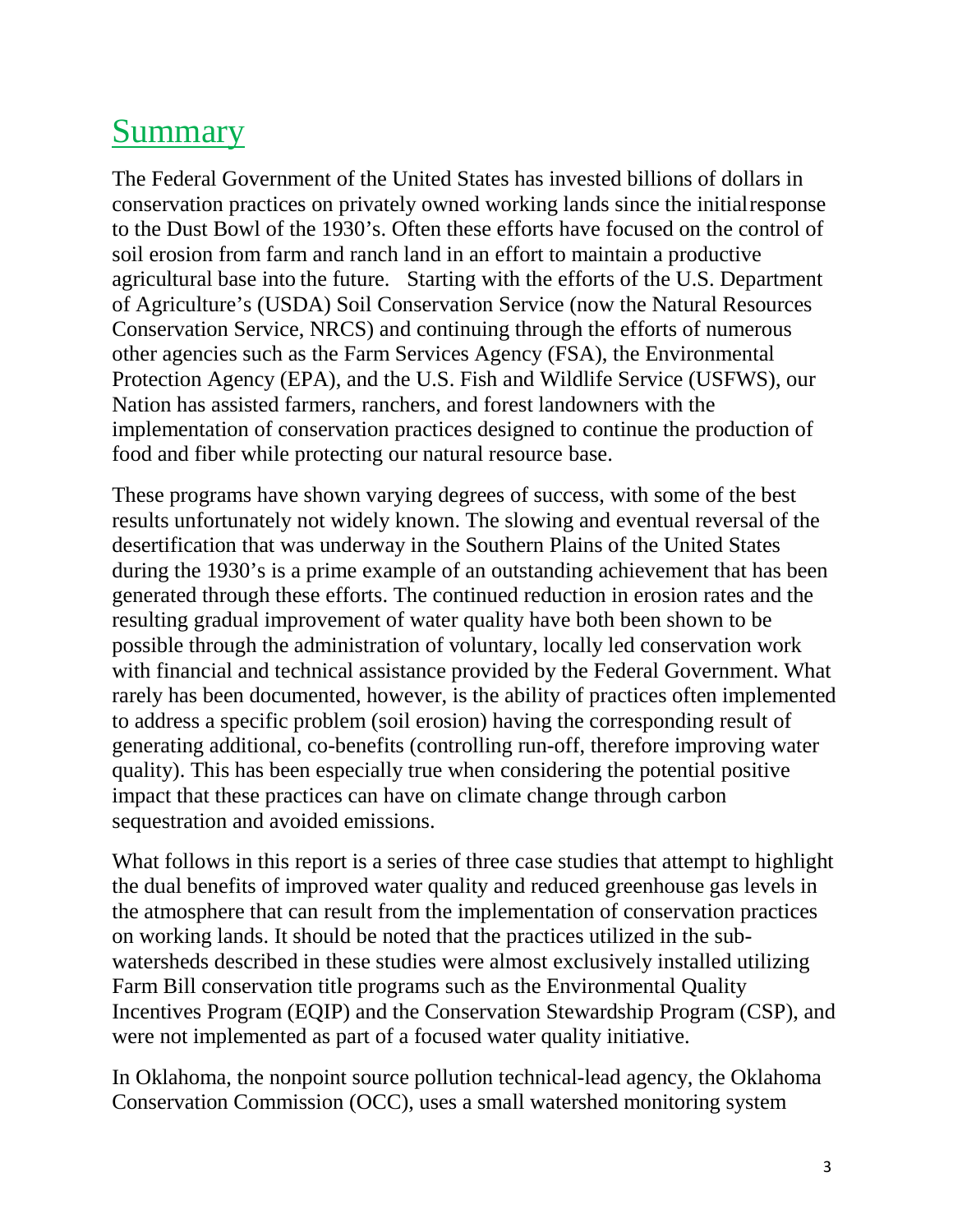designed to determine places where waters are either impacted by nonpoint sourcerelated activities or improved through conservation programs such as those offered by USDA NRCS. NRCS and the OCC work together to identify the watersheds of high conservation practice implementation. The OCC and local conservation districts also provide additional cost-share assistance, public education, local leadership, and community outreach concerning these efforts. EPA Clean Water Act Section 319 funds are also utilized for education, outreach, and monitoring.

Through this partnership, monitoring of the conservation practices in these designated areas have shown improvements in water quality significant enough to justify the removal of these sub-watersheds from the list of impaired streams inthe Oklahoma (303d list) for bacteria, and in the case of the Pond Creek subwatershed, for turbidity and dissolved oxygen levels as well. Additional review of the conservation practices implemented in these sub-watersheds utilizing the NRCS COMET PLANNER tool (www.comet-planner.com) also estimated that these practices generated significant reductions in greenhouse gas emissions and enhanced carbon sequestration in healthy soils. When combined, the conservation practices implemented in these designated areas showed an overall estimated reduction of 35,471 tons of carbon dioxide equivalent annually. This translates to a total estimated greenhouse gas reduction equivalent of taking 7,547 cars off the road annually $^{\rm l}$ .

It is our hope that this report helps inform discussions on the role conservation practices can and do play in protecting our Nation's environment, and that it can in some way stimulate additional action to document the multiple, positive, "bundled benefits" that these practices are currently generating on our nations working lands.

Clay Pope

CSP LLC, for the USDA Southern Plains Climate Hub

 $1$ Carbon dioxide equivalent reductions calculated against average typical passenger vehicle emissions rates per EPA Office of Transportation and Air Quality Fact Sheet (EPA-420-F-14-040a).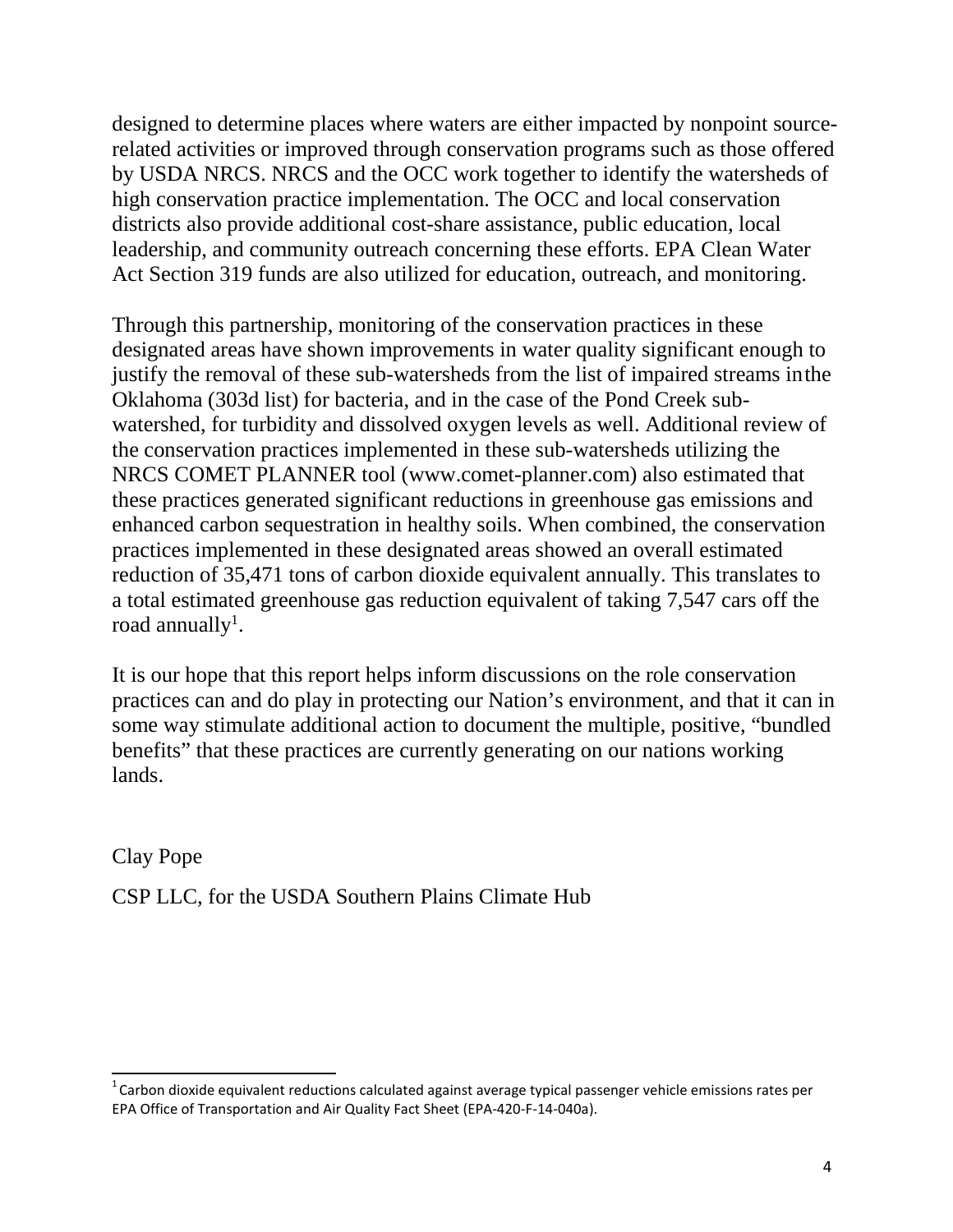#### Implementation Of Conservation Practices Improves Bacteria Levels In Commission Creek While Reducing Greenhouse Gas Levels By 500 Tons Of  $CO<sub>2</sub>$  Equivalent Per Year

High levels of *Escherichia coli* (*E. coli*) bacteria, caused in part by cattle production, led to Commission Creek being added to Oklahoma's 2002 Clean Water Act (CWA) Section 303(d) list of impaired waters. Implementing a system of conservation practices to improve grazingland and exclude livestock from riparian areas resulted in decreased bacteria in the creek. As a result, Commission Creek was removed from Oklahoma's 2008 CWA Section 303(d) list for *E. coli* impairment and is in partial attainment of its primary body contact recreation designated use. In addition to measured improvements in water quality, the conservation practices installed in the watershed also resulted in an overall reduction of 500 tons of total  $CO<sub>2</sub>$ equivalent through carbon sequestration in healthy soils.



Twelve-mile-long Commission Creek flows through Ellis County on the western Oklahoma border with Texas. The majority of the land in the 31,543-acre area is used for wheat and cattle production. A small amount of cotton and sorghum is also produced. Erosion of grazingland, coupled with improper management of livestock wastes and direct livestock access to streams, was potentially the largest nonpoint source (NPS) problem in the watershed, contributing to high levels of fecal bacteria in the stream. In the 2002 water quality assessment, *E. coli* levels exceeded the state criterion, with a geometric mean of 146 colony forming units/100 milliliters (CFU). The primary body contact recreation designated use is considered impaired if the geometric mean exceeds 126 CFU for *E. coli*. A Total Maximum Daily Load (TMDL) for *E. coli*  and *Enterococcus* was implemented by Oklahoma in 2006.

# Project Highlights

Landowners implemented conservation practices with funds from the U.S. Department of Agriculture's (USDA's) Natural Resources Conservation Service (NRCS) Environmental Quality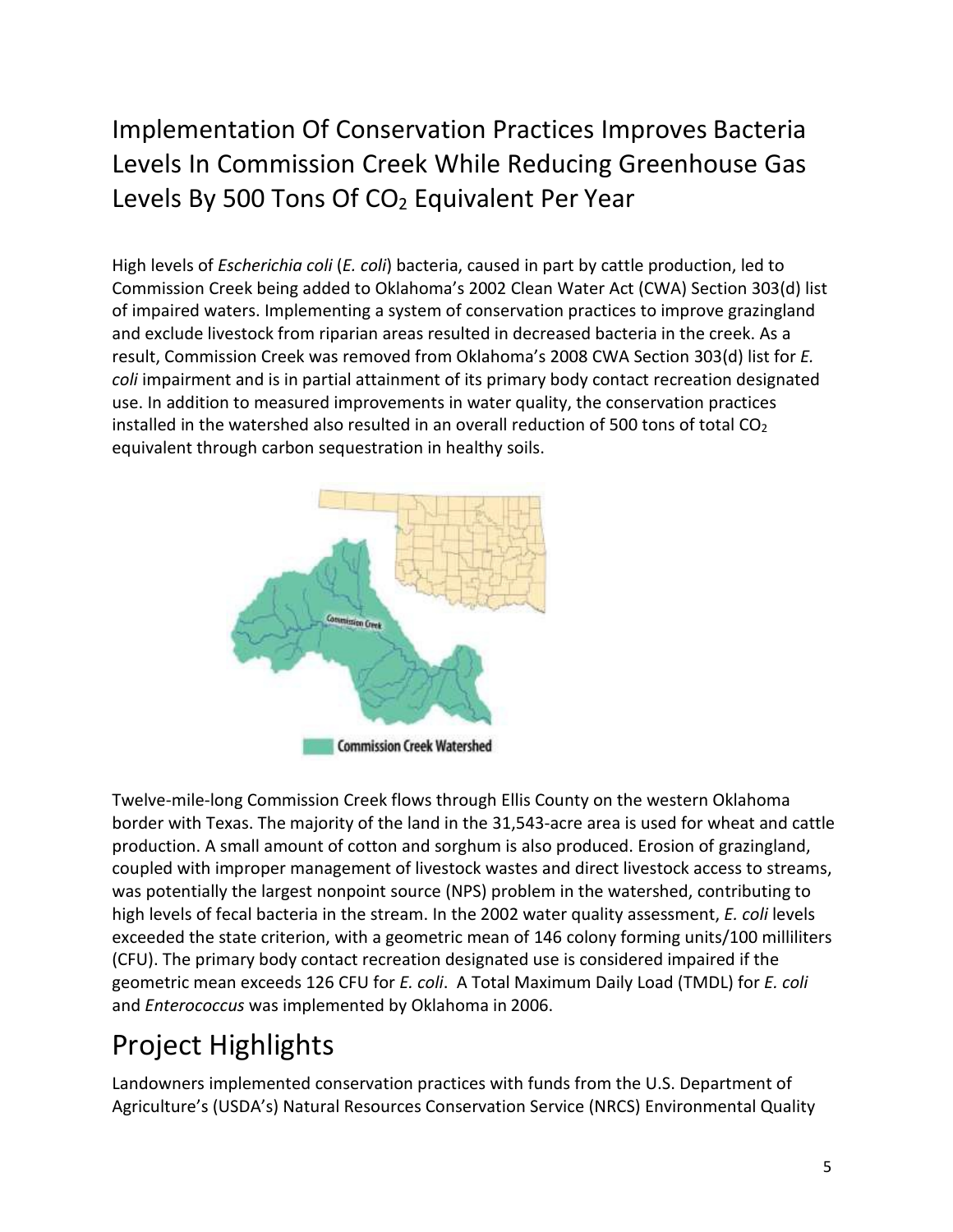Incentives Program (EQIP) and Wildlife Habitat Incentive Program (WHIP), U.S. Department of Agriculture's Farm Services Agency (FSA) Conservation Reserve Program (CRP,) and the Oklahoma Conservation Commission's (OCC's) Locally Led Cost Share Program (LLCS).

The focus of most of the conservation practices in this watershed was to improve rangeland quality and restore natural habitat. Improved water quality was expected from decreased runoff from poor quality land that can carry both sediment and fecal bacteria into surface waters. From 2006 to 2014, landowners installed eight alternative water supplies and implemented 2,784 acres of prescribed grazing. Brush management on 660 acres also helped improve range quality. In addition, upland wildlife habitat management occurred on 2,466 acres, which produced high quality, diverse, natural vegetation which is less susceptible to erosion.

## Results

The OCC Rotating Basin Monitoring Program, a statewide nonpoint source ambient monitoring program, documented improved water quality in Commission Creek due to the conservation efforts. The grazingland and nutrient management conservation practices decreased erosion and bacteria loading, and the conservation practices designed to improve rangeland and wildlife habitat resulted in denser vegetation and fewer bare spots, which equated to less runoff of soil, nutrients and bacteria from animal wastes into waterbodies. Monitoring data showed that the geometric mean of *E. coli* in the 2008 assessment was 93 CFU, below the state standard of 126 CFU. Hence, Commission Creek was removed from the 2008 CWA Section 303(d) list for *E. coli* impairment. The geometric mean in the 2014 assessment was even lower, at 50 CFU, indicating that *E. coli* in Commission Creek has remained low, and the creek is in partial attainment of the primary body contact recreation use. With continued good management, the waterbody is expected to fully attain its primary recreation designated use. Additional climate change mitigation benefits were calculated by utilizing the NRCS COMET PLANNER tool to determine the overall estimated impact changes in land use practices in the watershed would have on carbon dioxide, nitrous oxide and methane levels in the atmosphere. Calculations determined by COMET PLANNER showed that through the enrollment of 2,784 acres in prescribed grazing practices, an overall estimated reduction of 500 tons of carbon dioxide equivalent per year were occurring due to these conservation practices.

# Partners and Funding

The improvement in water quality in Commission Creek was documented by OCC's statewide NPS ambient monitoring effort known as the Rotating Basin Monitoring Program (RBMP). The RBMP is funded in part with U.S. Environmental Protection Agency (EPA) CWA Section 319 funds at a total annual cost of \$1 million. This funding supports personnel, supplies, lab analyses and other associated costs. Sampling efforts comprise 20 water quality collections at approximately 100 sites every five weeks per five-year cycle. Instream habitat, fish and macroinvertebrate samples are also collected during this period. Statewide educational efforts through OCC's Blue Thumb program are also funded by EPA Section 319 at a cost of approximately \$600,000 annually. The Ellis County Conservation District and landowners in the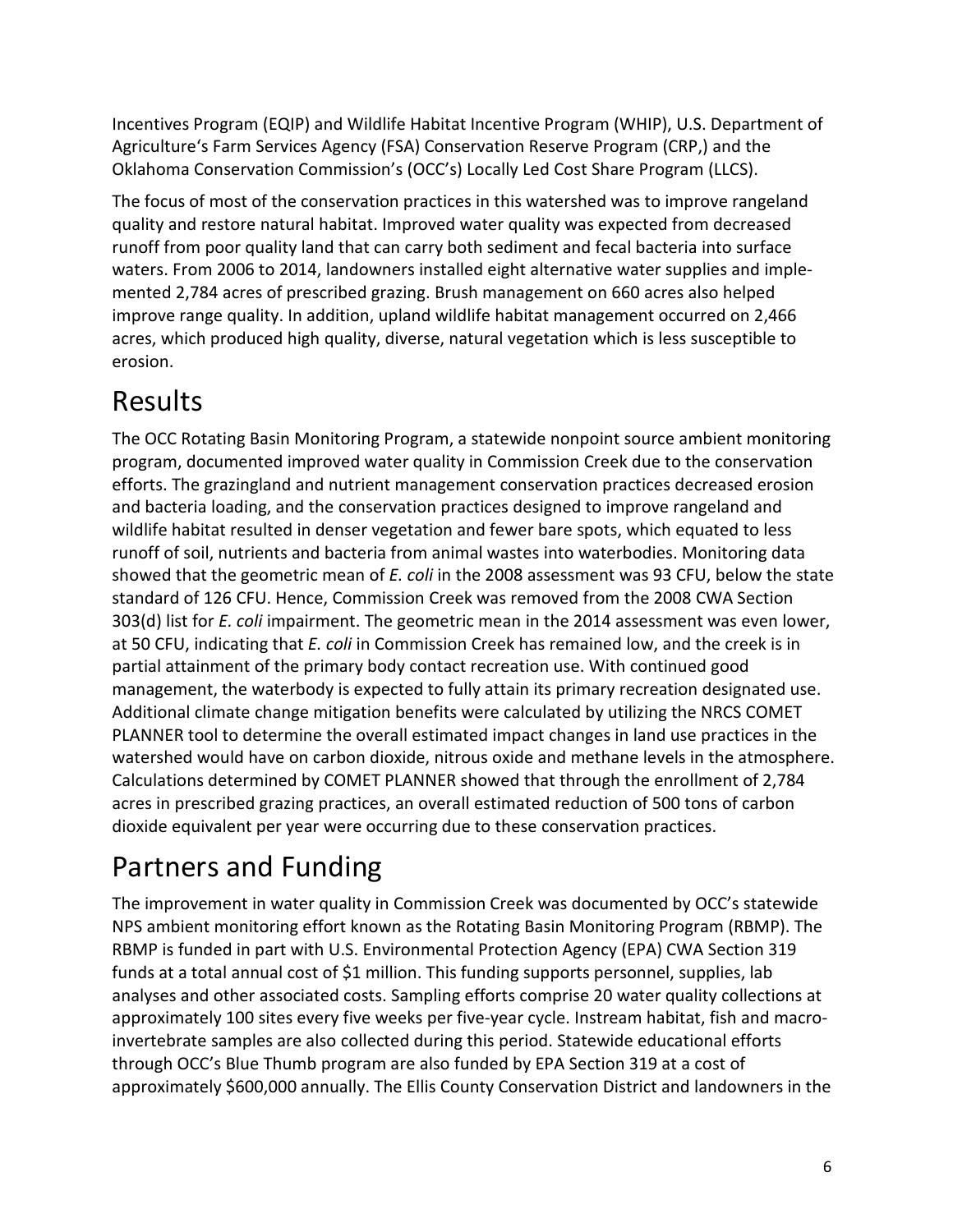watershed contributed approximately \$5,000 through Oklahoma's LLCS program. NRCS spent a little over \$1 million through its programs for implementation of conservation practices in Ellis County from 2006 through 2014, and implementation continues in the area through various programs. The calculations of greenhouse gas reductions were determined utilizing the NRCS COMET PLANNER tool through a partnership effort of Oklahoma NRCS and the USDA Southern Plains Climate Hub.

For additional information contact:

#### **Shanon Phillips**

Oklahoma Conservation Commissio[n](mailto:shanon.phillips@conservation.ok.gov) [shanon.phillips@conservation.ok.gov](mailto:shanon.phillips@conservation.ok.gov) 405-522-4500 Or

**Clay Pope**

CSP, LLC/USDA Southern Plains Climate Hu[b](mailto:claygpope@gmail.com) [claygpope@gmail.com](mailto:claygpope@gmail.com) 405-699-2087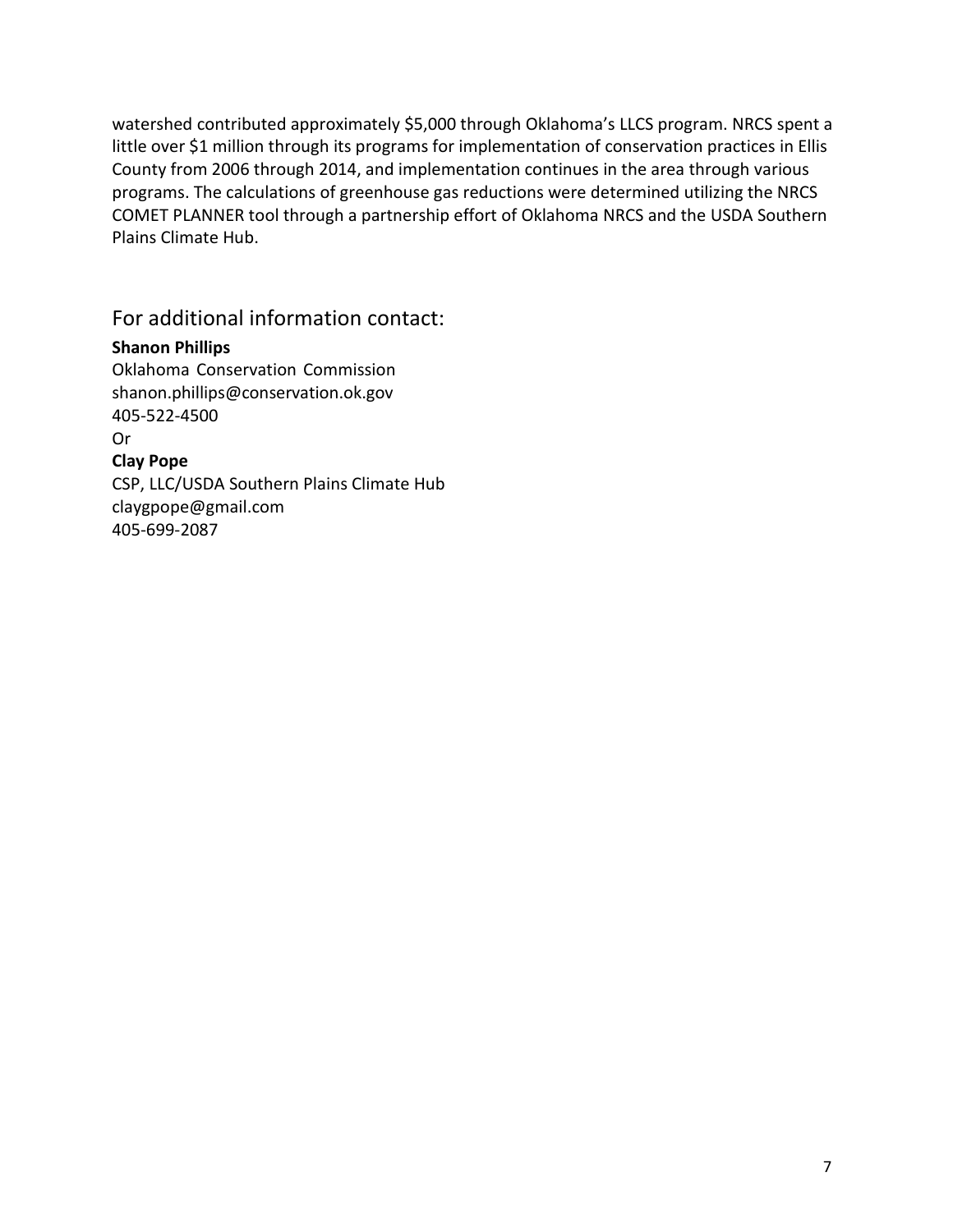#### Implementing Agricultural Conservation Practices Improves Dissolved Oxygen, Turbidity And Bacteria Levels In Pond Creek With An Annual Result Of 28,561 Metric Tons Of Greenhouse Gas Reductions

High turbidity, bacteria, and low dissolved oxygen resulted in the impairment of Pond Creek and placement on Oklahoma's Clean Water Act (CWA) Section 303(d) list of impaired waters in 2004 and subsequent years. Corn, wheat and cattle production contributed to these impairments, and implementation of a system of conservation practices to promote better quality grazingland, as well as cropland decreased sediment and bacteria loading into the creek, improved dissolved oxygen levels. As a result, the entire length of Pond Creek was removed from Oklahoma's 2010 CWA 303(d) list for turbidity and dissolved oxygen impairments, and from the 2014 list for *Escherichia coli* (*E. coli*) impairment. Pond Creek is now in full attainment of its fish and wildlife propagation designated use and in partial attainment of its primary body contact recreation use. The conservation practices installed in the watershed have also resulted in annual reductions of 27,380 tons of carbon dioxide and 1,181 tons  $CO<sub>2</sub> E<sub>Q</sub>$  of nitrous oxide (N<sub>2</sub>O expressed in CO<sub>2</sub> E<sub>Q</sub>) in the atmosphere for an overall reduction of 28,561 tons of carbon dioxide equivalent ( $CO<sub>2</sub> E<sub>Q</sub>$ ) per year.



#### Problem

Pond Creek is a 60-mile-long stream in Grant County in north central Oklahoma. Land use in the 198,000-acre watershed is primarily cultivated cropland with corn, wheat, sorghum, and soybean production. About a third of the watershed is pasture for cattle production.

Poor grazingland and cropland management contributed to excess sedimentation, high levels of bacteria and low dissolved oxygen in Pond Creek. It was listed as impaired for *E. coli* bacteria in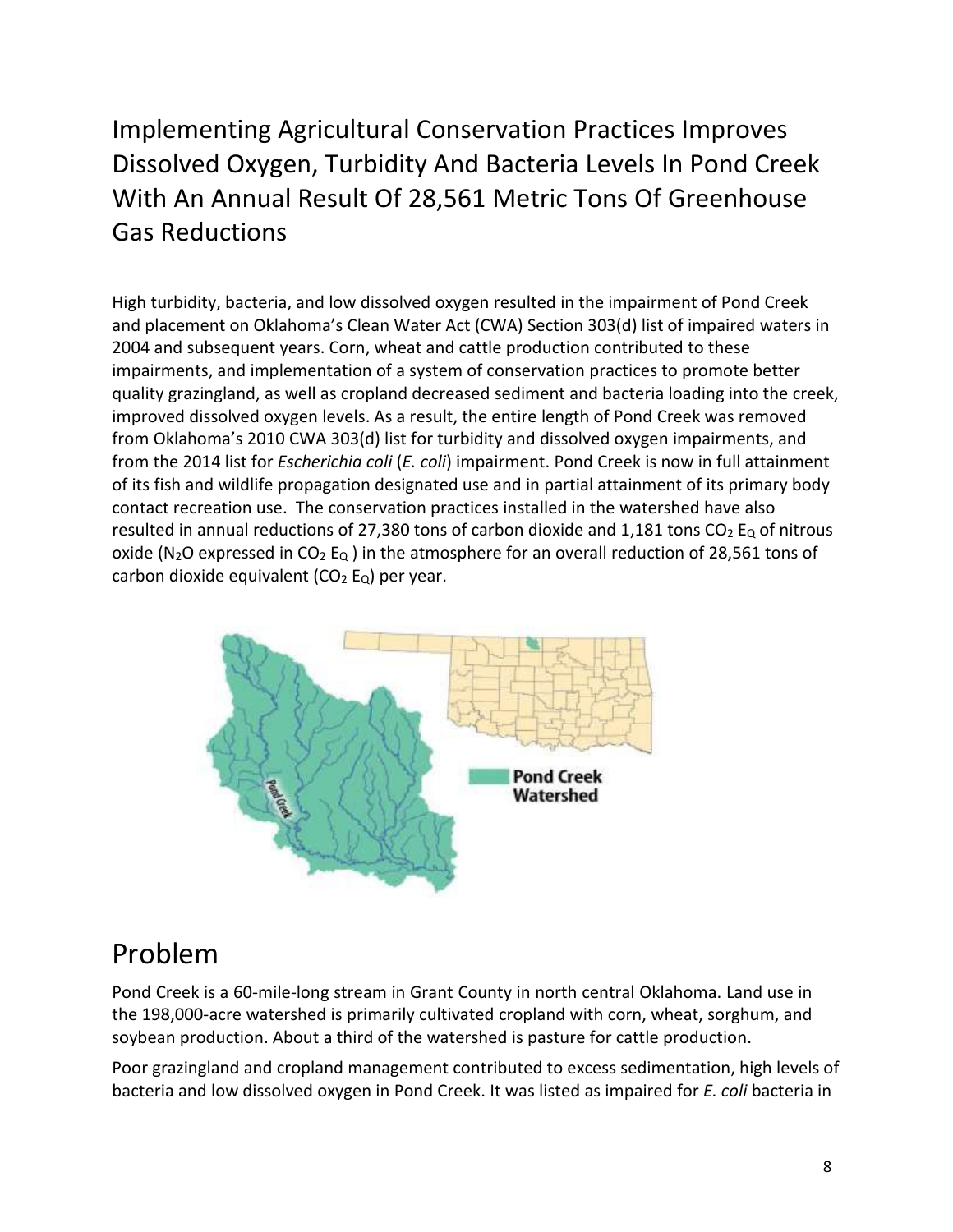2004 when the geometric mean was 162 colony forming units/100 milliliters (CFU), higher than the criterion of 126 CFU. In the 2006 water quality assessment, monitoring showed that 50 percent of Pond Creek's seasonal baseflow water samples exceeded 50 nephelometric turbidity units (NTU). A stream is considered impaired by turbidity if more than 10 percent of the seasonal base flow water samples exceed 50 NTU (based on five years of data before the assessment year). In addition, 14 percent of dissolved oxygen values in the 2006 assessment were below the seasonal criteria for warm water aquatic communities; impairment results if more than 10 percent of samples (based on five years of data before the assessment year) fall below 6.0 milligrams per liter (mg/L) from April 1 through June 15 or below 5.0 mg/L during the remainder of the year. On the basis of these assessment results, Oklahoma added the entire length of Pond Creek to the 2004 CWA Section 303(d) list for nonattainment of the primary body contact recreation designated use, and to the 2006 303(d) list for nonattainment of the fish and wildlife propagation designated use due to turbidity and dissolved oxygen impairments. In 2011 Oklahoma completed Total Maximum Daily Loads (TMDLs) for turbidity and bacteria.

## Project Highlights

Landowners implemented conservation practices through the local USDA's Natural Resources Conservation Service (NRCS) Environmental Quality Incentives Program (EQIP), Wetlands Reserve Program (WRP), Conservation Stewardship Program (CSP), and general conservation technical assistance program, as well as the USDA's Farm Services Agency (FSA) Conservation Reserve Program (CRP) and Oklahoma's Locally Led Cost Share (LLCS) program. From 2005 to 2009, landowners improved many acres of pastures and rangeland, which reduced runoff of bacteria, nutrients and sediment. Conservation practices installed to accomplish this improvement included 9,226 acres of prescribed grazing, 327 acres of forage planting, 911 acres of nutrient management, 1,732 acres of integrated pest management, 565 acres of brush management, 15 ponds, 8,770 feet of pipeline, eight water tanks for alternative water sources, and 16,474 acres of upland wildlife habitat management.

To reduce erosion of soil and the runoff of nutrients from cropland, landowners also implemented conservation cover crops on 3,774 acres and no-till/reduced till/mulch till/residue management on 4,069 acres. Range planting occurred on 6,765 acres, which helps stabilize soils by converting croplands or degraded range to perennial vegetation. Contour farming was implemented on 685 acres, which included more than 75,000 linear feet of terraces, and more than 140 acres of critical area planting and grassed waterways. Three acres of filter strips and two grade stabilization structures further reduced erosion potential from croplands. Proper nutrient management on 9,755 acres and integrated pest management on 13,936 acres improved cropland condition and reduced excess nutrient runoff and erosion. Through the CRP, landowners restored 2,175 acres of "rare and declining habitat" that had been cropland and enrolled 16,474 acres into "upland wildlife habitat management." In addition, 100 acres had wetland restoration and enhancement. These practices return degraded land to a more natural, less-erosive state.

Conservation work continues in the watershed. Since 2010, an additional 40,049 acres of cropland have converted to no-till, reduced till, cover crop and conservation crop rotations.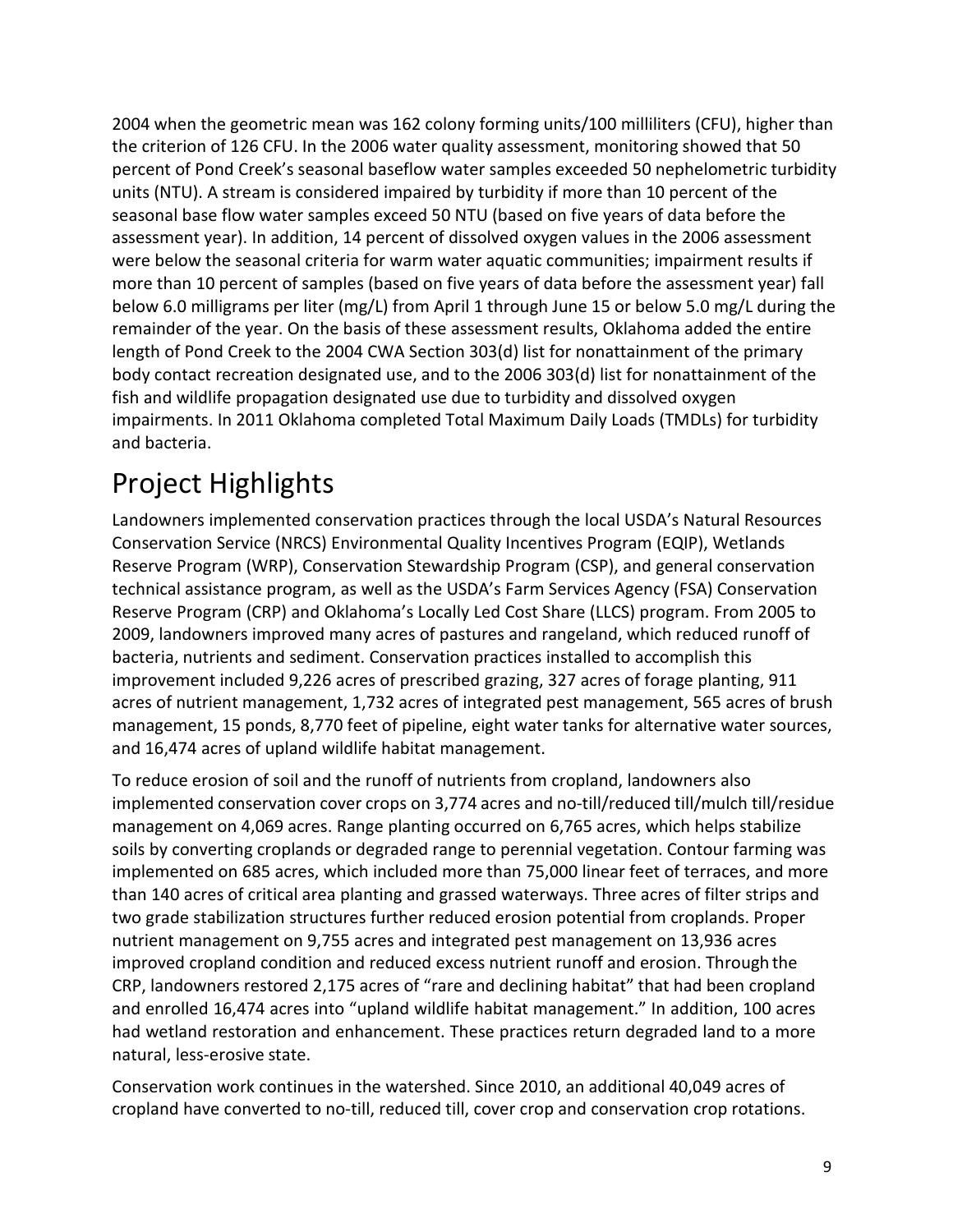Landowners installed seven more grade stabilization structures, 71,796 linear feet of terraces, 79 acres of grassed waterways, and 21 new ponds, and implemented prescribed grazing on 9,864 acres of pasture and range.

## Results

Through its statewide nonpoint source ambient monitoring program, the OCC documented improved water quality in Pond Creek due to landowners implementing conservation practices. Data showed that turbidity and dissolved oxygen have met applicable criteria since 2010, and *E. coli* met criterion in 2014 (Figure 2). On the basis of these data, Pond Creek was removed from Oklahoma's CWA Section 303(d) list for turbidity and dissolved oxygen impairments in 2010, resulting in the full attainment of its fish and wildlife propagation designated use. Pond Creek's *E. coli* impairment was removed in 2014.

The conversion of 44,118 acres from conventional till cropping to no-till was shown through NRCS COMET PLANNER to have an annual estimated reduction of carbon dioxide levels of 18,500 tons. Conversion to prescribed grazing of 19,090 acres showed an estimated reduction of 4,960 tons of carbon dioxide and 210 acres of grassed waterways showed an estimated reduction of 210 tons of carbon dioxide and 61 tons  $CO<sub>2</sub>$  E<sub>Q</sub> of nitrous oxide (N<sub>2</sub>O expressed in  $CO<sub>2</sub>$  E<sub>Q</sub>). Cover crop plantings on 3,774 acres showed a combined estimated 1,210 tons of carbon dioxide reductions and 160 tons  $CO<sub>2</sub>$  E<sub>Q</sub> of nitrous oxide reductions (N<sub>2</sub>O expressed in  $CO<sub>2</sub>$  E<sub>Q</sub>), while a combined conversion of 2,175 acres of crop land to rare and declining habitat under CRP, the planting of 327 acres of forage, and the range planting on 6,765 acres resulted in an estimated reduction of 2,500 tons of carbon dioxide 930 tons  $CO<sub>2</sub>$  E<sub>0</sub> of nitrous oxide (N<sub>2</sub>O expressed in  $CO<sub>2</sub>$  E<sub>Q</sub>). All totaled, conservation practices undertaken in the watershed, calculated through NRCS COMET PLANNER, show an estimated reduction of 28,561 tons of carbon dioxide equivalent annually.

## Partners and Funding

The Rotating Basin Monitoring Program is supported by EPA CWA Section 319 funds at an average annual cost of \$1 million. Monitoring costs include personnel, supplies, and lab analyses for 18 parameters from samples collected every five weeks at about 100 sites, for a total of 20 episodes per five-year cycle. Instream habitat, fish and macroinvertebrate samples are also collected. Approximately \$600,000 in EPA CWA Section 319 supports statewide education, outreach and monitoring efforts through the Blue Thumb program. The OCC LLCS program provided \$158,833 in state funding for conservation practices in this watershed through the Grant County Conservation District, and landowners contributed \$76,256 in matching funds. NRCS spent approximately \$1.23 million for implementation of conservation practices in Grant County from 2005 to 2009 through NRCS EQIP, CSP, WRP, general technical assistance funds, and FSA CRP with another \$2.74 million added from 2010 to 2014. Landowners provided a significant percentage of funding toward conservation practices implementation in these programs as well. The calculations of greenhouse gas reductions were determined utilizing the NRCS COMET PLANNER tool through a partnership effort of Oklahoma NRCS and the USDA Southern Plains Climate Hub.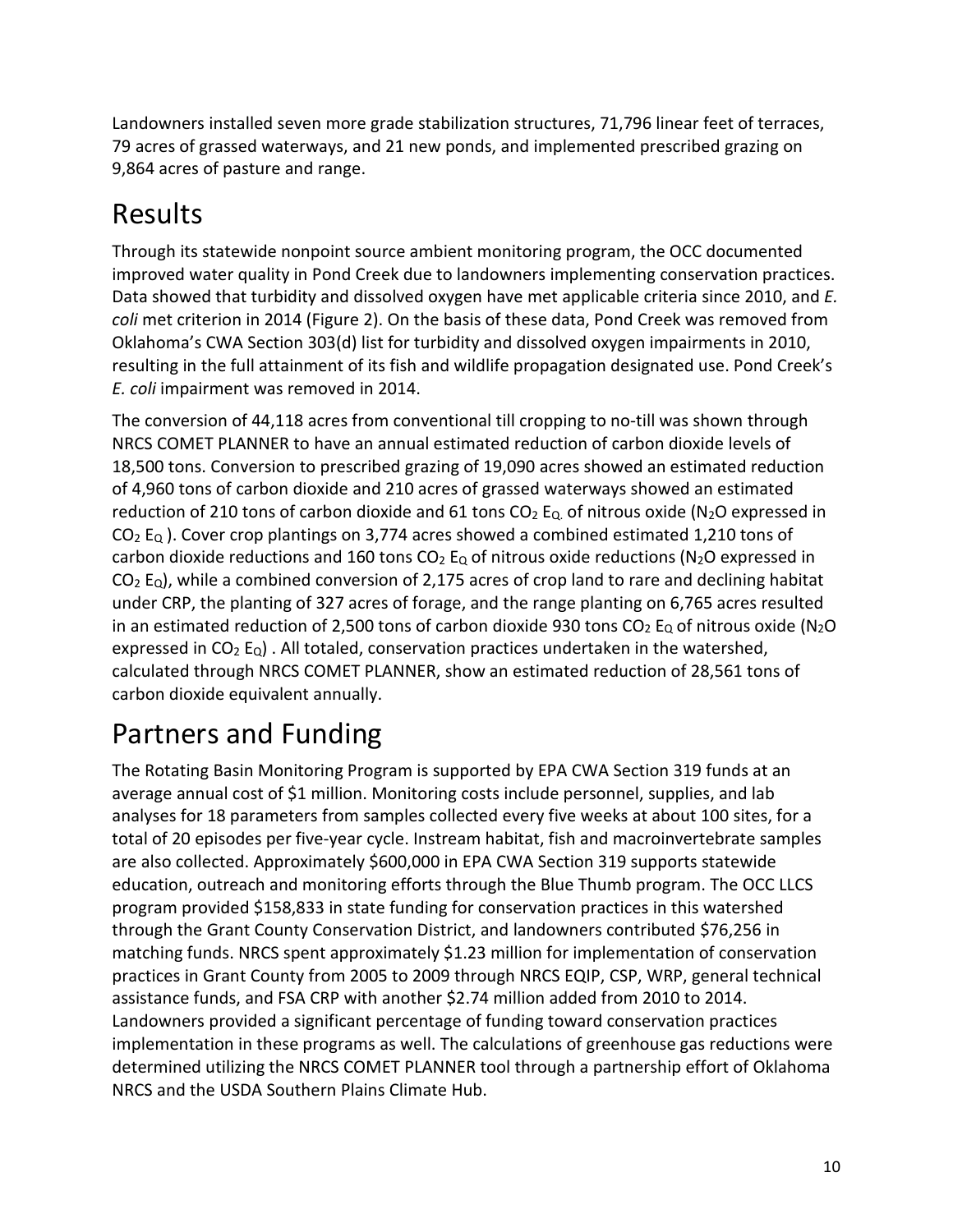#### For additional information contact:

#### **Shanon Phillips**

Oklahoma Conservation Commissio[n](mailto:shanon.phillips@conservation.ok.gov) [shanon.phillips@conservation.ok.gov](mailto:shanon.phillips@conservation.ok.gov) 405-522-4500 Or **Clay Pope** CSP, LLC/USDA Southern Plains Climate Hu[b](mailto:claygpope@gmail.com) [claygpope@gmail.com](mailto:claygpope@gmail.com) 405-699-2087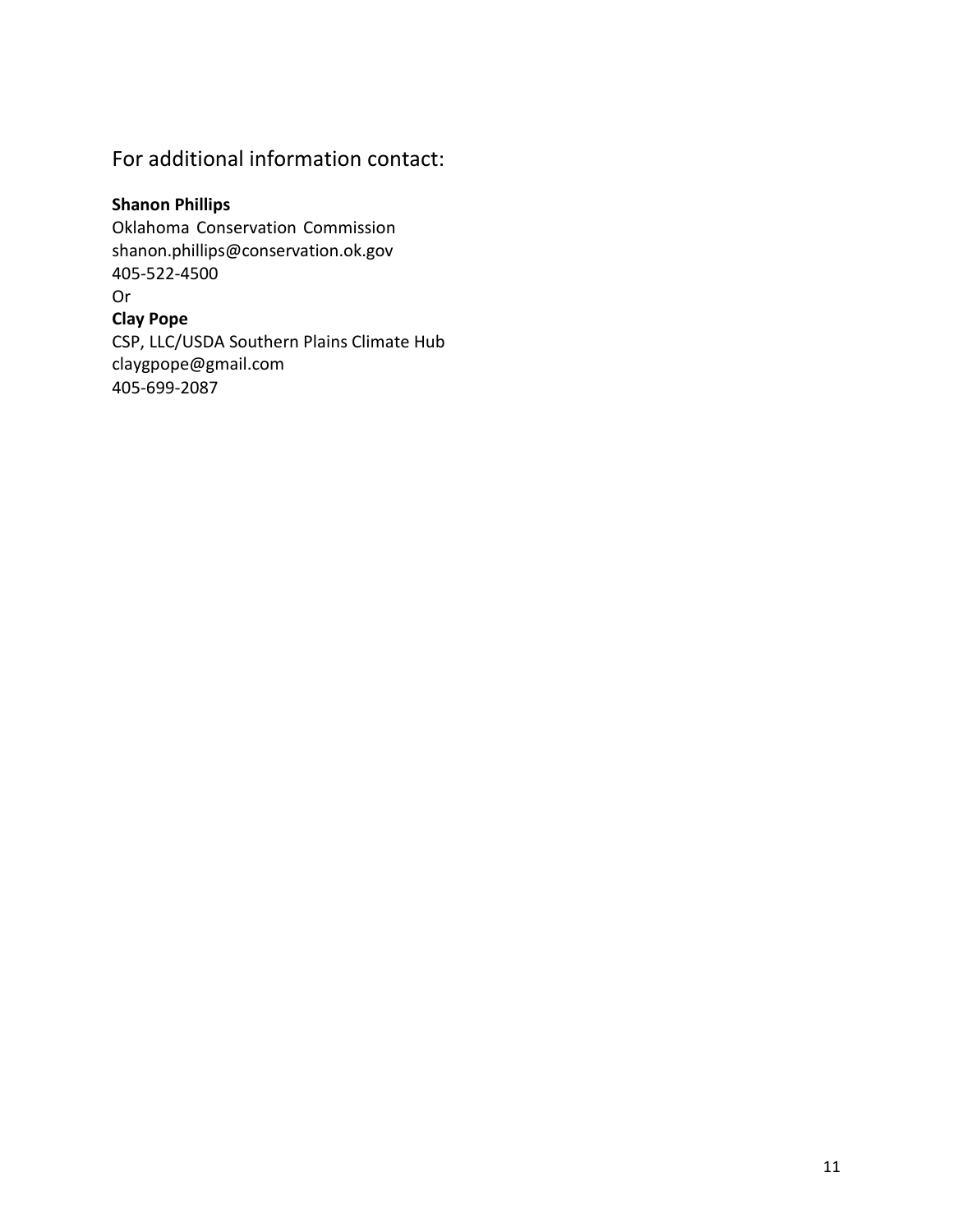#### Conservation Practices Result In Improved Bacteria Levels In Walnut Creek While Annually Reducing 6,410 Tons Of Greenhouse Gasses From The Atmosphere

Walnut Creek was impaired for *Escherichia coli* (*E. coli*) bacteria and was added to Oklahoma's Clean Water Act (CWA) Section 303(d) list of impaired waters in 2006. Due in part to practices associated with cattle and hog production, the impairment was addressed through implementation of a system of conservation practices that focused on improving grazingland and excluding livestock from riparian areas. This effort led to a sustained decrease in bacteria in the creek, resulting in removal of Walnut Creek for *E. coli* impairment from Oklahoma's CWA Section 303(d) list in 2014. In addition, the conservation practices installed to improve water quality also show an annual reduction of 6,140 tons of carbon dioxide and 270 tons  $CO<sub>2</sub>$  E<sub>Q</sub> of nitrous oxide (N<sub>2</sub>O expressed in CO<sub>2</sub> E<sub>Q</sub>) for an overall reduction of 6,410 tons of CO<sub>2</sub> equivalent per year.



Twenty-eight-mile-long Walnut Creek flows through McClain County in central Oklahoma. The majority of the land in the 129,852-acre watershed is used for wheat and cattle production. Many hogs are also produced, in addition to corn, sorghum, and soybeans. Erosion of both cropland and grazingland, coupled with improper management of livestock wastes and direct livestock access to streams, were potentially the largest nonpoint source (NPS) problems in the watershed, contributing to high levels of fecal bacteria in the stream. In the 2006 water quality assessment, *E. coli* bacteria levels exceeded the state criterion, with a geometric mean of 179 colony forming units/100 milliliters (CFU). The primary body contact recreation designated use is considered impaired if the geometric mean exceeds 126 CFU for *E. coli*.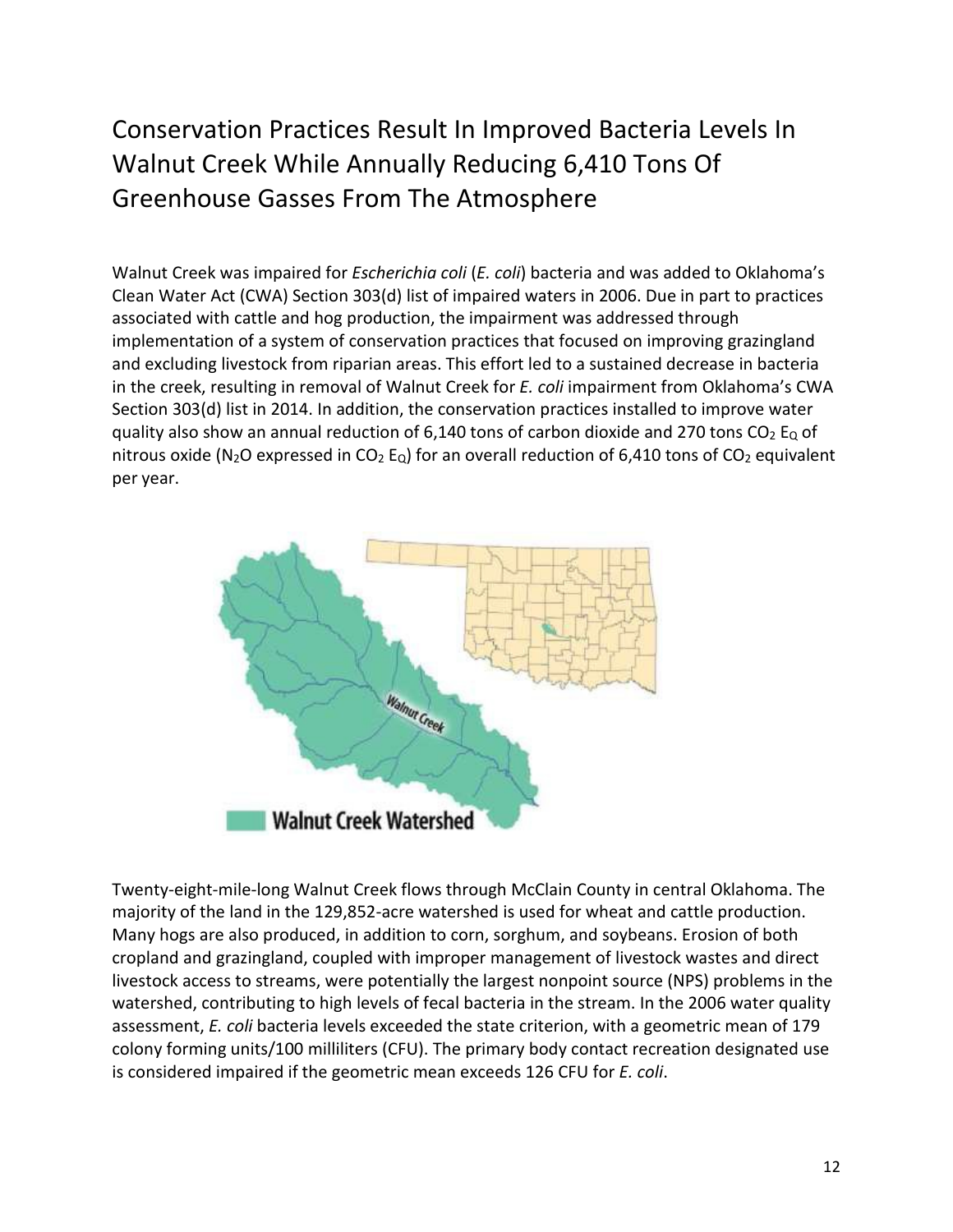# Project Highlights

Landowners implemented numerous conservation practices with assistance and funding from the USDA's Natural Resources Conservation Service (NRCS) general technical assistance programs and the Environmental Quality Incentives Program, as well as support from the Oklahoma Conservation Commission's (OCC's) Locally Led Cost Share (LLCS) program. Most conservation practices in this watershed focused on proper grazing management, including fencing livestock out of streams, and improved pasture and rangeland quality, as runoff from poor quality land can carry both sediment and fecal bacteria into waterbodies.

From 2009 to 2012, landowners installed 30,619 linear feet of fence and implemented 10,837 acres of prescribed grazing. Sixteen new ponds provided alternative water supplies for livestock after cross-fencing to optimize grazingland usage. Landowners also cooperated in nutrient management planning on nearly 9,000 acres. Brush management on more than 1,200 acres helped improve pasture and range quality, as did 1,500 acres of supplemental biomass and critical area planting and 7,330 acres of pest management. Cover crops increased the soil health of more than 1,800 acres of pasture and range, and no-till or reduced till methods were used in these areas. To reduce erosion from sloped areas, producers installed grassed waterways, terraces, diversions and grade stabilization structures. Upland wildlife habitat management practices were implemented on 149 acres, and stream habitat improvement and management conservation practices were conducted over 89 acres.

Oklahoma's NPS education program, Blue Thumb, held several volunteer monitoring trainings in the area. A local high school teacher and her students monitored Walnut Creek for a year, and another group of citizens collected water quality, benthic macroinvertebrates, and fish data for two years.

Landowners installed additional conservation practices from 2013 through 2014 that have enhanced the initial improvements. Conservation practices installed during this period included prescribed grazing management (4,570 acres), nutrient management (159 acres), grazing management (4,122 acres), supplemental vegetation planting (285 acres), and fencing practices (3,700 linear feet).

### Results

The OCC's statewide NPS ambient monitoring program documented improved water quality in Walnut Creek due to conservation efforts. The installed grazingland and nutrient management conservation practices worked to decrease erosion and reduce bacteria loading. Conservation practices designed to improve pasture and rangeland resulted in denser vegetation and fewer bare spots, which reduced runoff of soil, nutrients and bacteria from animal wastes into waterbodies. In the 2014 assessment, monitoring data showed that the geometric mean of *E. coli* had decreased to 46 CFU, which is significantly below the state standard of 126 CFU. Hence, Walnut Creek was removed for *E. coli* impairment from the 2014 CWA Section 303(d) list and is in partial attainment of the primary body contact recreation use. With continued good management, the waterbody is expected to fully attain its primary recreation designated use.